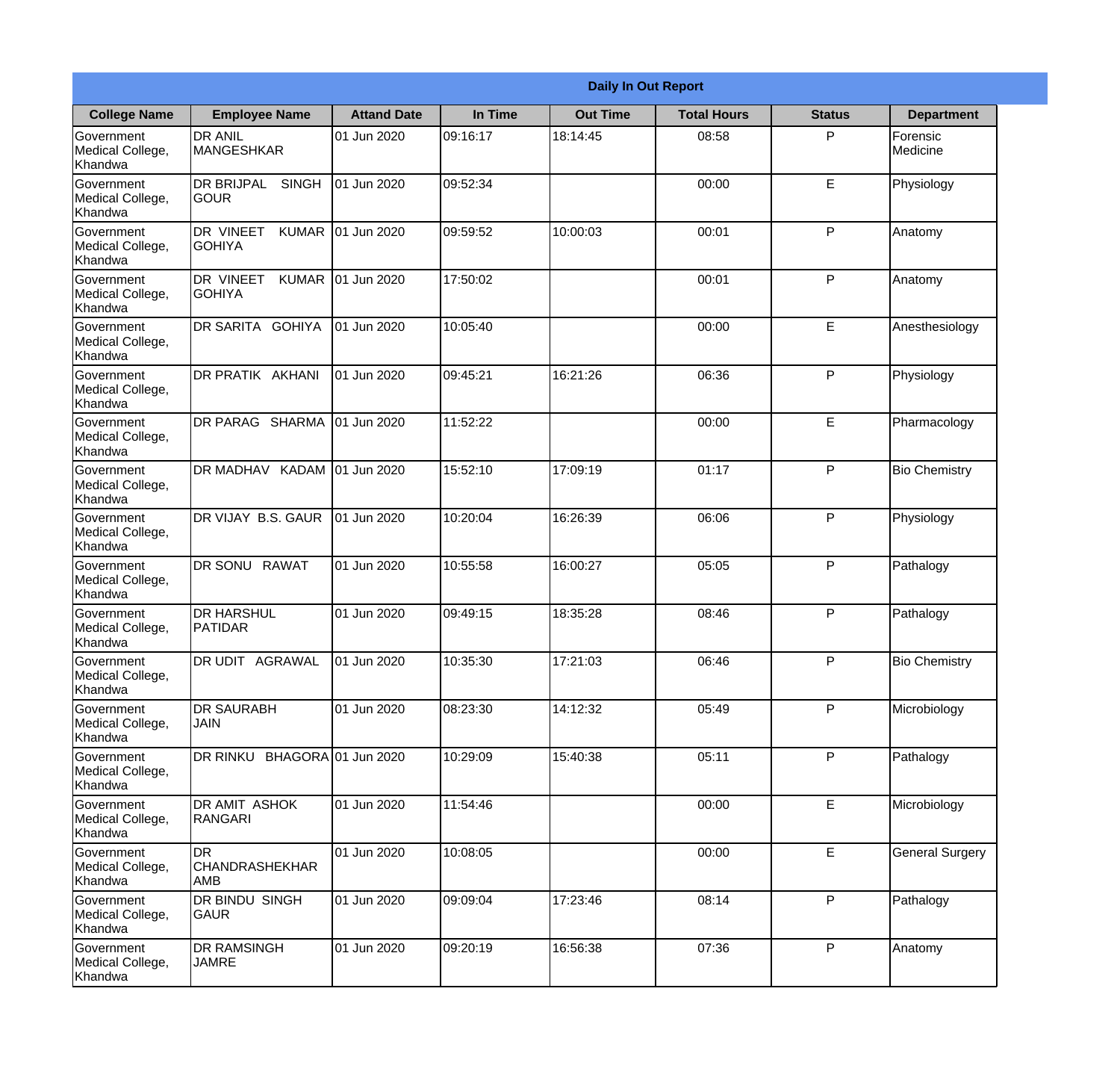| <b>Designation</b>                         | <b>Category</b> |
|--------------------------------------------|-----------------|
| <b>Assistant Professor   Para Clinical</b> |                 |
| Demonstrator/Tutor   Non Clinical          |                 |
| Professor                                  | Non Clinical    |
| Professor                                  | Non Clinical    |
| Professor                                  | Clinical        |
| <b>Assistant Professor</b>                 | Non Clinical    |
| Professor                                  | Para Clinical   |
| Assistant Professor   Non Clinical         |                 |
| Associate Professor Non Clinical           |                 |
| Demonstrator/Tutor                         | Para Clinical   |
| Assistant Professor                        | Para Clinical   |
| Associate Professor Non Clinical           |                 |
| Associate Professor   Para Clinical        |                 |
| Assistant Professor   Para Clinical        |                 |
| Professor                                  | Para Clinical   |
| <b>Assistant Professor</b>                 | <b>Clinical</b> |
| Associate Professor   Para Clinical        |                 |
| Demonstrator/Tutor   Non Clinical          |                 |

## **Daily In Out Report**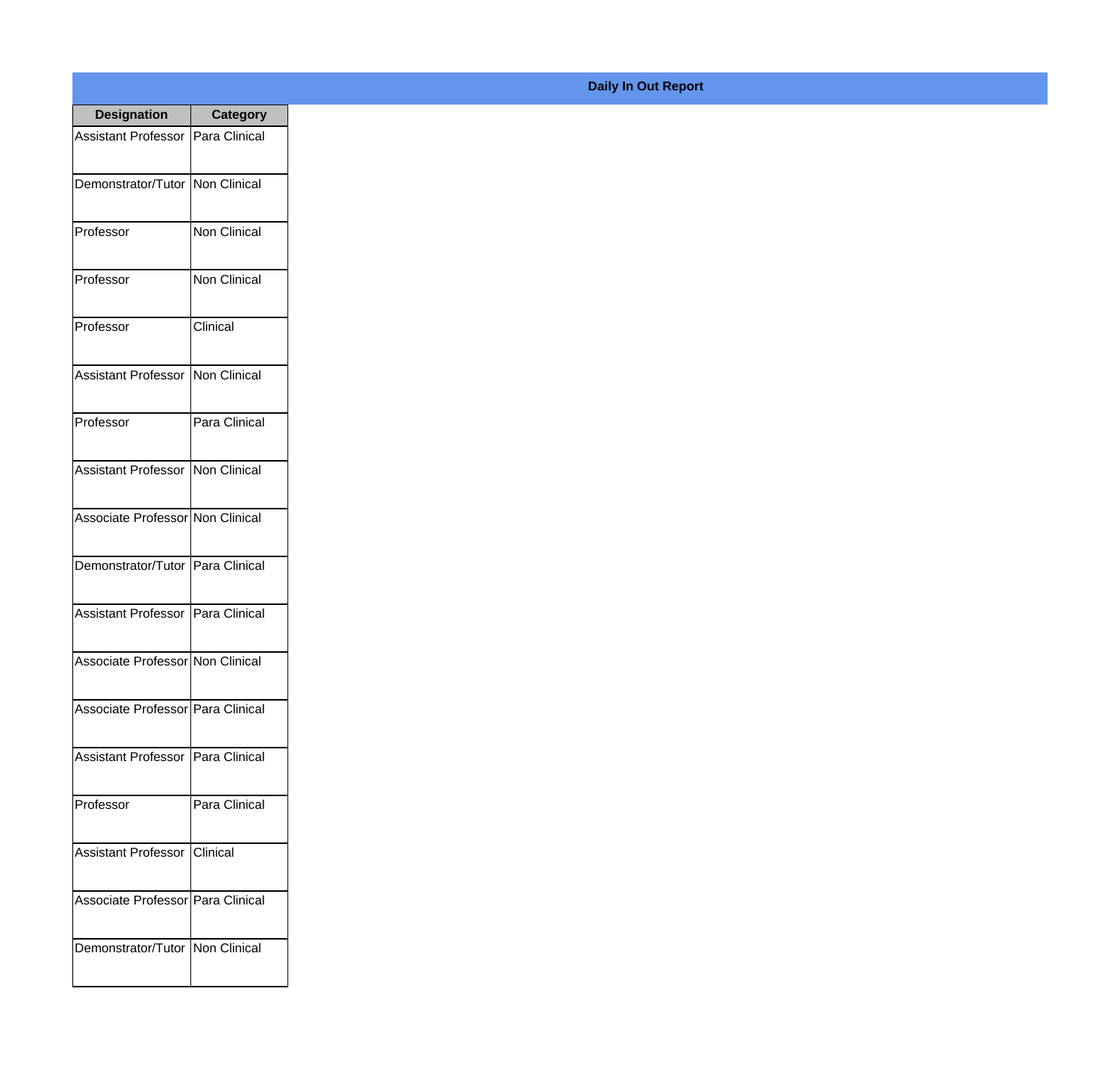|                                                  |                                             |             |          |          | <b>Daily In Out Report</b> |              |                                           |
|--------------------------------------------------|---------------------------------------------|-------------|----------|----------|----------------------------|--------------|-------------------------------------------|
| Government<br>Medical College,<br>Khandwa        | DR VISHAL AHAKE                             | 01 Jun 2020 | 09:34:31 |          | 00:00                      | E            | Orthopaedics                              |
| Government<br>Medical College,<br>Khandwa        | <b>DR RAMESH</b><br> AGRAWAL                | 01 Jun 2020 | 13:03:12 |          | 00:00                      | E            | Microbiology                              |
| <b>Government</b><br>Medical College,<br>Khandwa | DR VIKAS MUJALDA                            | 01 Jun 2020 | 09:52:59 | 17:02:14 | 07:10                      | P            | Microbiology                              |
| <b>Government</b><br>Medical College,<br>Khandwa | DR NAZEEM ISHRAT<br><b>SIDDIQUI</b>         | 01 Jun 2020 | 10:14:29 |          | 00:00                      | E            | Physiology                                |
| Government<br>Medical College,<br>Khandwa        | <b>DR RAJEEV VIJAY</b><br><b>JOSHI</b>      | 01 Jun 2020 | 08:35:31 | 18:14:34 | 09:39                      | P            | Anatomy                                   |
| Government<br>Medical College,<br>Khandwa        | <b>DR DWARKA</b><br><b>PRASAD GOTHRE</b>    | 01 Jun 2020 | 09:14:17 | 18:35:46 | 09:21                      | $\mathsf{P}$ | <b>Bio Chemistry</b>                      |
| Government<br>Medical College,<br>Khandwa        | <b>DR SOUMITRA</b><br><b>SETHIA</b>         | 01 Jun 2020 | 10:33:16 |          | 00:00                      | E            | Community<br>Medicine                     |
| Government<br>Medical College,<br>Khandwa        | <b>DR SOURYAKANT</b><br>VARANDANI           | 01 Jun 2020 | 11:45:19 | 16:44:05 | 04:59                      | $\mathsf{P}$ | Community<br>Medicine                     |
| Government<br>Medical College,<br>Khandwa        | DR RASHMI YADAV                             | 01 Jun 2020 | 10:44:38 | 17:24:16 | 06:40                      | P            | Community<br>Medicine                     |
| <b>Government</b><br>Medical College,<br>Khandwa | DR DURGA AHUJA                              | 01 Jun 2020 | 11:44:58 | 16:44:12 | 05:00                      | P            | Anatomy                                   |
| <b>Government</b><br>Medical College,<br>Khandwa | DR LEENA PARIHAR                            | 01 Jun 2020 | 11:57:03 | 17:25:33 | 05:28                      | P            | Community<br>Medicine                     |
| Government<br>Medical College,<br>Khandwa        | <b>MR PIYUSH KUMAR</b><br><b>MISHRA</b>     | 01 Jun 2020 | 11:22:52 | 18:24:53 | 07:02                      | P            | Community<br>Medicine                     |
| Government<br>Medical College,<br>Khandwa        | DR SACHIN PARMAR 01 Jun 2020                |             | 10:16:58 |          | 00:00                      | E            | Community<br>Medicine                     |
| <b>Government</b><br>Medical College,<br>Khandwa | DR PRAMILA VERMA 01 Jun 2020                |             | 12:18:59 | 18:30:32 | 06:12                      | $\mathsf{P}$ | Paediatrics                               |
| Government<br>Medical College,<br>Khandwa        | <b>DR DURGESH</b><br>SONARE                 | 01 Jun 2020 | 10:19:30 |          | 00:00                      | $\mathsf E$  | Dermatology, Ven<br>ereology &<br>Leprosy |
| Government<br>Medical College,<br>Khandwa        | DR RAKESH KUMAR<br><b>SHIVHARE</b>          | 01 Jun 2020 | 08:43:12 | 16:55:58 | 08:12                      | P            | Microbiology                              |
| Government<br>Medical College,<br>Khandwa        | <b>DR GARIMA</b><br><b>AGRAWAL VARSHNEY</b> | 01 Jun 2020 | 11:23:38 | 17:20:55 | 05:57                      | P            | Paediatrics                               |
| Government<br>Medical College,<br>Khandwa        | <b>DR SIDDHARTH</b><br><b>BANODE</b>        | 01 Jun 2020 | 08:01:31 | 17:02:10 | 09:01                      | $\mathsf{P}$ | Pharmacology                              |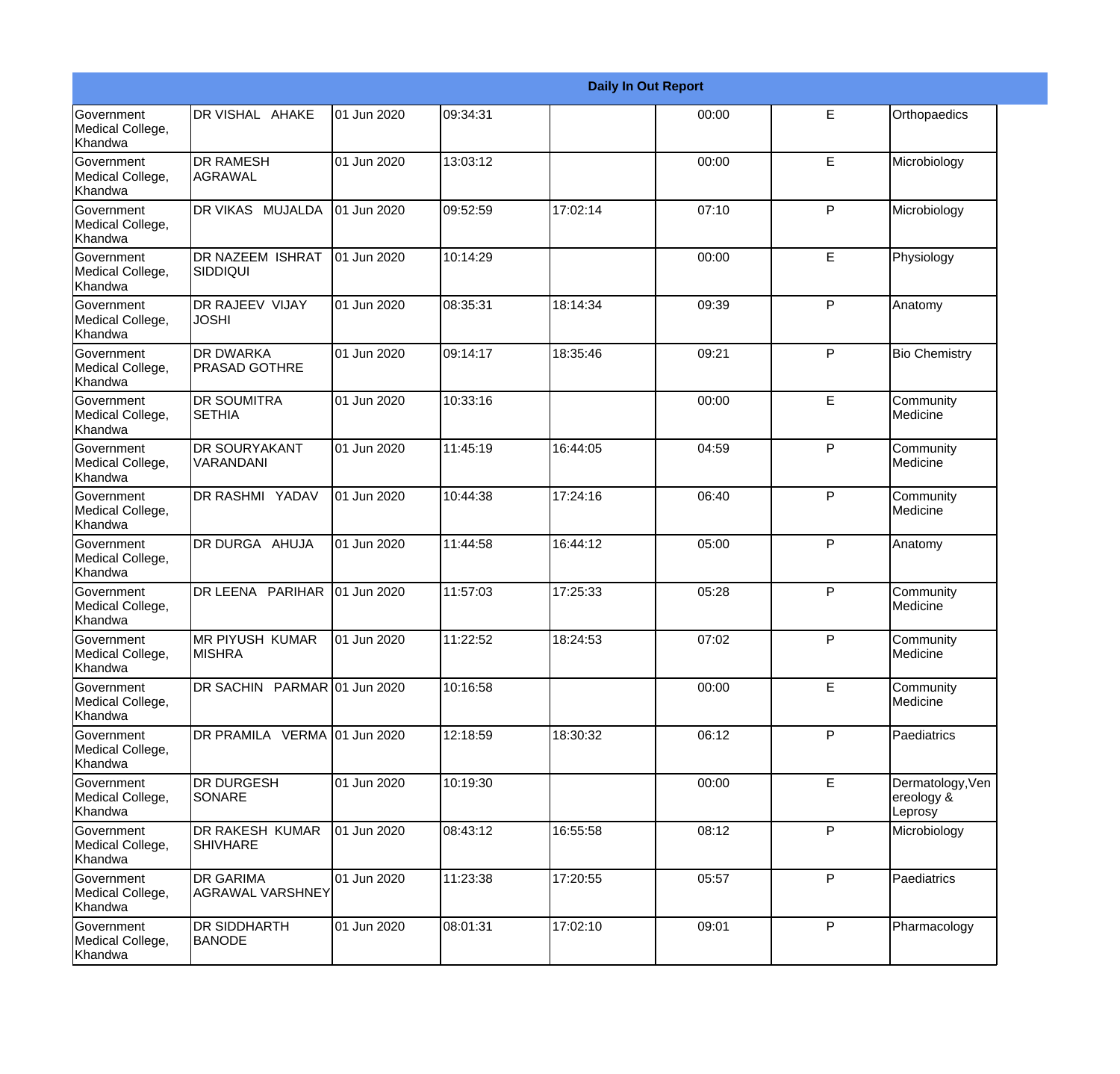| Assistant Professor   Clinical      |                     |  |
|-------------------------------------|---------------------|--|
| Assistant Professor   Para Clinical |                     |  |
| Demonstrator/Tutor   Para Clinical  |                     |  |
| Professor                           | <b>Non Clinical</b> |  |
| Assistant Professor                 | Non Clinical        |  |
| Demonstrator/Tutor   Non Clinical   |                     |  |
| Assistant Professor                 | Para Clinical       |  |
| Demonstrator/Tutor   Para Clinical  |                     |  |
| Assistant Professor   Para Clinical |                     |  |
| Demonstrator/Tutor   Non Clinical   |                     |  |
| Assistant Professor   Para Clinical |                     |  |
| Statistician                        | Para Clinical       |  |
| <b>Assistant Professor</b>          | Para Clinical       |  |
| Professor                           | Clinical            |  |
| Assistant Professor   Clinical      |                     |  |
| Demonstrator/Tutor Para Clinical    |                     |  |
| Associate Professor Clinical        |                     |  |
| Associate Professor   Para Clinical |                     |  |

## **Daily In Out Report**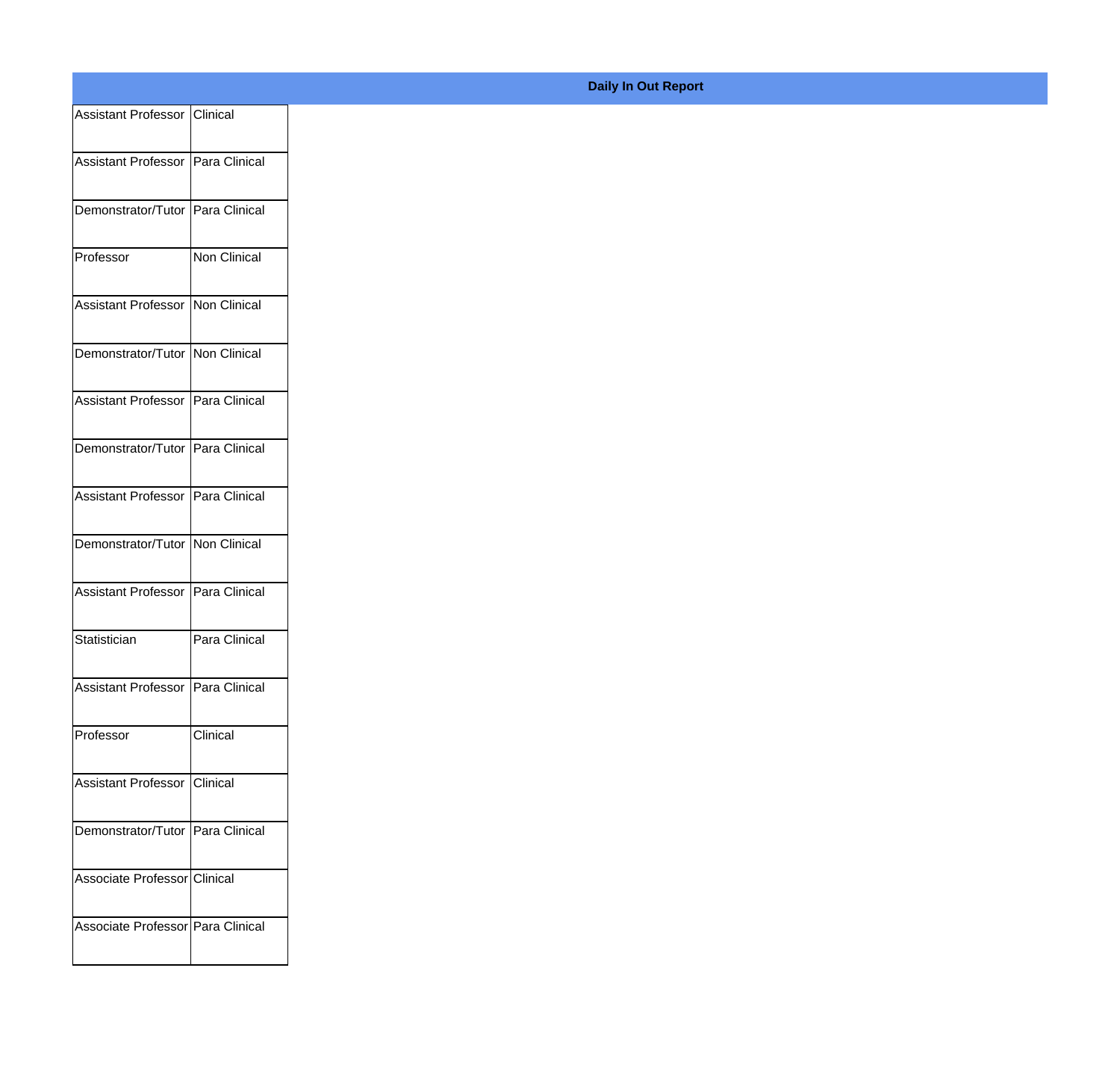|                                                  |                                            |             |          |          | <b>Daily In Out Report</b> |   |                             |
|--------------------------------------------------|--------------------------------------------|-------------|----------|----------|----------------------------|---|-----------------------------|
| <b>Government</b><br>Medical College,<br>Khandwa | <b>DR PRIYA KAPOOR</b><br><b>KAPOOR</b>    | 01 Jun 2020 | 10:15:35 | 18:01:16 | 07:46                      | P | Pathalogy                   |
| Government<br>Medical College,<br>Khandwa        | <b>DR SAPNA</b><br><b>MAHESHRAM</b>        | 01 Jun 2020 | 10:49:39 | 18:18:25 | 07:29                      | P | Community<br>Medicine       |
| <b>Government</b><br>Medical College,<br>Khandwa | <b>DR RAJENDRA</b><br><b>SINGH MANDLOI</b> | 01 Jun 2020 | 09:53:10 | 17:30:33 | 07:37                      | P | <b>Bio Chemistry</b>        |
| <b>Government</b><br>Medical College,<br>Khandwa | <b>DR AJAY</b><br>NARWARIYA                | 01 Jun 2020 | 10:21:51 |          | 00:00                      | E | Microbiology                |
| Government<br>Medical College,<br>Khandwa        | <b>DR RAKESH SINGH</b><br><b>HAZARI</b>    | 01 Jun 2020 | 11:46:05 |          | 00:00                      | E | Pathalogy                   |
| Government<br>Medical College,<br>Khandwa        | <b>DR NISHA</b><br><b>KAITHWAS</b>         | 01 Jun 2020 | 10:22:39 | 18:13:41 | 07:51                      | P | Psychiatry                  |
| <b>Government</b><br>Medical College,<br>Khandwa | <b>DR ANANT</b><br><b>TUKARAM PAWAR</b>    | 01 Jun 2020 | 11:18:58 |          | 00:00                      | E | Community<br>Medicine       |
| Government<br>Medical College,<br>Khandwa        | DR SHAIKH M.KHALIQ 01 Jun 2020             |             | 10:07:28 |          | 00:00                      | E | <b>Bio Chemistry</b>        |
| <b>Government</b><br>Medical College,<br>Khandwa | <b>DR RAJU</b>                             | 01 Jun 2020 | 09:24:24 | 17:29:11 | 08:05                      | P | Forensic<br>Medicine        |
| Government<br>Medical College,<br>Khandwa        | <b>DR MAHENDRA</b><br>PANWAR               | 01 Jun 2020 | 09:43:09 |          | 00:00                      | E | Orthopaedics                |
| <b>Government</b><br>Medical College,<br>Khandwa | DR AJAY GANGJI                             | 01 Jun 2020 | 12:09:28 |          | 00:00                      | E | <b>General Surgery</b>      |
| Government<br>Medical College,<br>Khandwa        | <b>DR SITARAM</b><br>SOLANKI               | 01 Jun 2020 | 08:48:35 | 17:41:14 | 08:53                      | P | <b>Forensic</b><br>Medicine |
| Government<br>Medical College,<br>Khandwa        | DR ASHOK<br><b>BHAUSAHEB NAJAN</b>         | 01 Jun 2020 | 10:09:02 | 17:27:06 | 07:18                      | P | Forensic<br>Medicine        |
| Government<br>Medical College,<br>Khandwa        | <b>DR PRIYESH</b><br><b>MARSKOLE</b>       | 01 Jun 2020 | 12:21:05 | 17:56:39 | 05:35                      | P | Community<br>Medicine       |
| Government<br>Medical College,<br>Khandwa        | <b>DR SANGEETA</b><br><b>CHINCHOLE</b>     | 01 Jun 2020 | 10:08:38 | 16:36:51 | 06:28                      | P | Physiology                  |
| Government<br>Medical College,<br>Khandwa        | DR NEERAJ KUMAR                            | 01 Jun 2020 | 10:01:18 | 18:02:51 | 08:01                      | P | Dentisry                    |
| Government<br>Medical College,<br>Khandwa        | DR VIJAY NAYAK                             | 01 Jun 2020 | 17:02:30 |          | 00:00                      | E | Anatomy                     |
| Government<br>Medical College,<br>Khandwa        | DR SUNIL BAJOLIYA                          | 01 Jun 2020 | 11:05:39 |          | 00:00                      | E | OTO-Rhiono-<br>Laryngology  |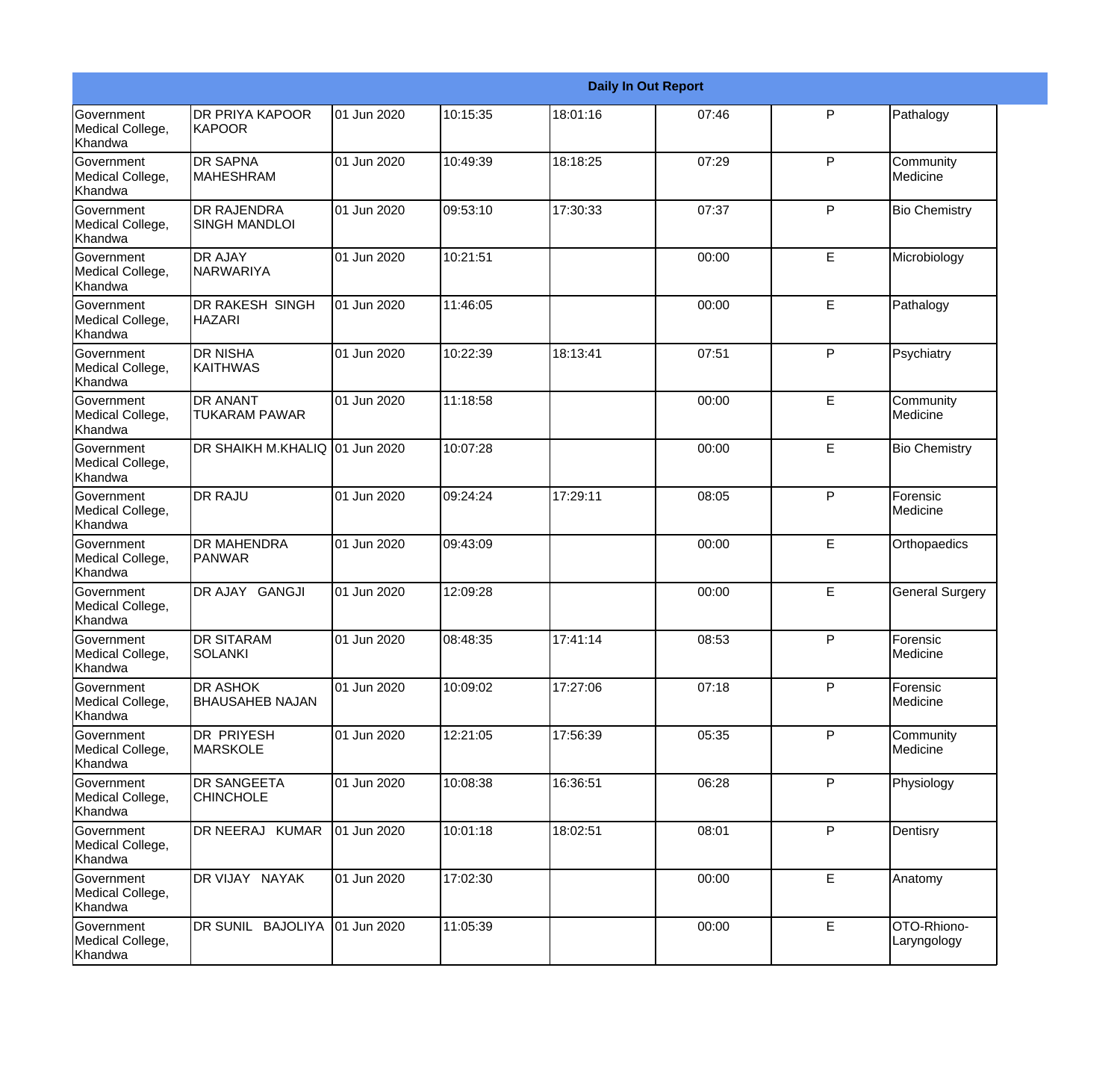| Demonstrator/Tutor Para Clinical    |               |
|-------------------------------------|---------------|
| Associate Professor Para Clinical   |               |
|                                     |               |
| Demonstrator/Tutor Non Clinical     |               |
| Demonstrator/Tutor Para Clinical    |               |
|                                     |               |
| Professor                           | Para Clinical |
| Assistant Professor Clinical        |               |
|                                     |               |
| Professor                           | Para Clinical |
| Professor                           | Non Clinical  |
| Demonstrator/Tutor Para Clinical    |               |
|                                     |               |
| Assistant Professor Clinical        |               |
| Professor                           | Clinical      |
|                                     |               |
| Demonstrator/Tutor Para Clinical    |               |
| Associate Professor   Para Clinical |               |
| Associate Professor Para Clinical   |               |
|                                     |               |
| Demonstrator/Tutor Non Clinical     |               |
| Assistant Professor Clinical        |               |
|                                     |               |
| Associate Professor Non Clinical    |               |
| Assistant Professor Clinical        |               |
|                                     |               |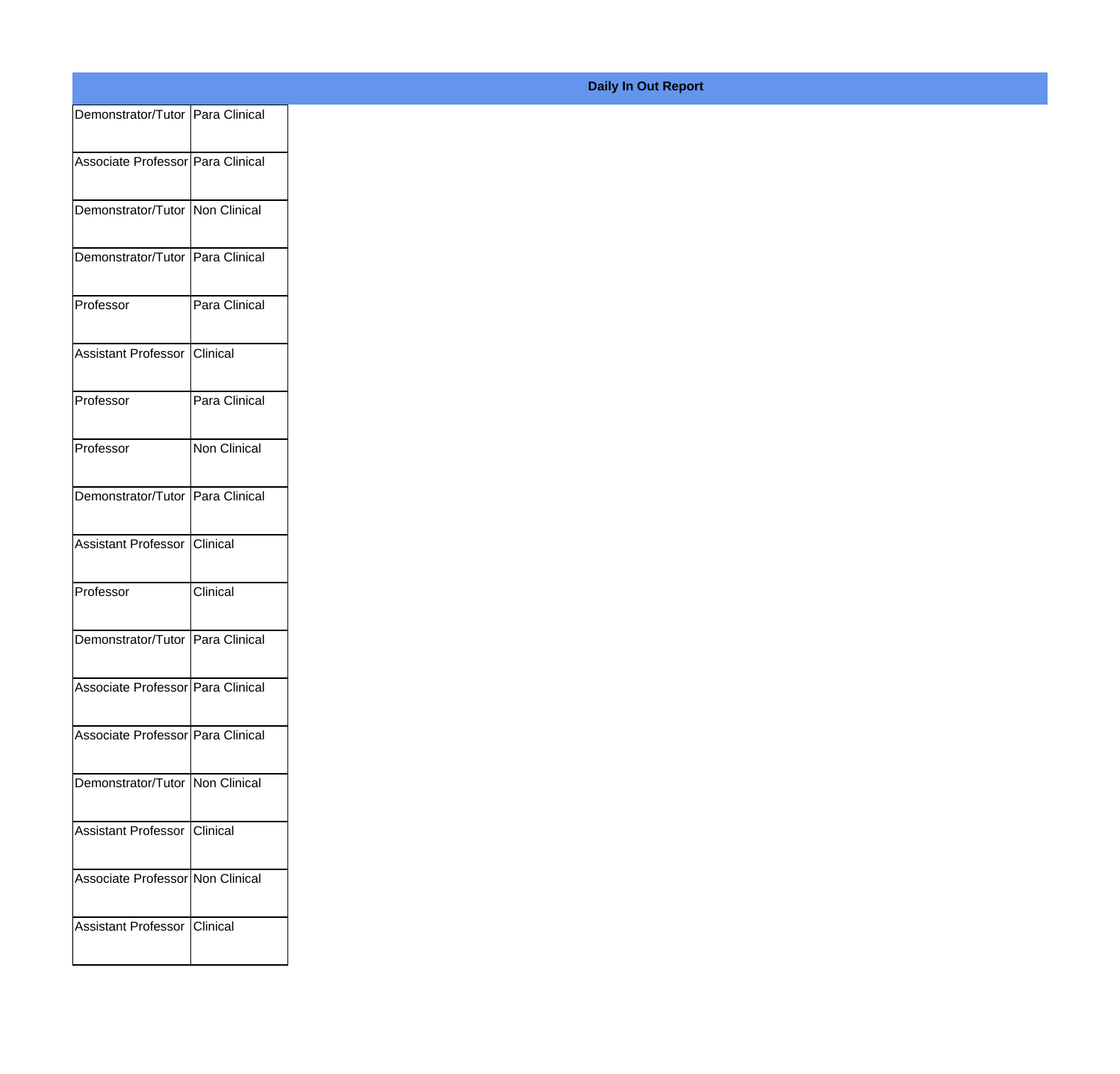|                                                  |                                           |              |           | <b>Daily In Out Report</b> |       |                                    |
|--------------------------------------------------|-------------------------------------------|--------------|-----------|----------------------------|-------|------------------------------------|
| <b>Sovernment</b><br>Medical College,<br>Khandwa | <b>DR NISHA MANDLOI</b><br><b>IPANWAR</b> | 101 Jun 2020 | 109:43:16 |                            | 00:00 | Obstetrics &<br><b>Gynaecology</b> |
| Government<br>Medical College,<br>Khandwa        | <b>IDR SATISH</b><br><b>CHANDEL</b>       | 101 Jun 2020 | 110:24:15 | 18:48:01                   | 08:24 | Pharmacology                       |
| Government<br>Medical College,<br>Khandwa        | <b>IDR MUKTESHWARI</b><br>IGUPTA          | 101 Jun 2020 | 109:33:57 | 18:36:27                   | 09:03 | Pharmacology                       |